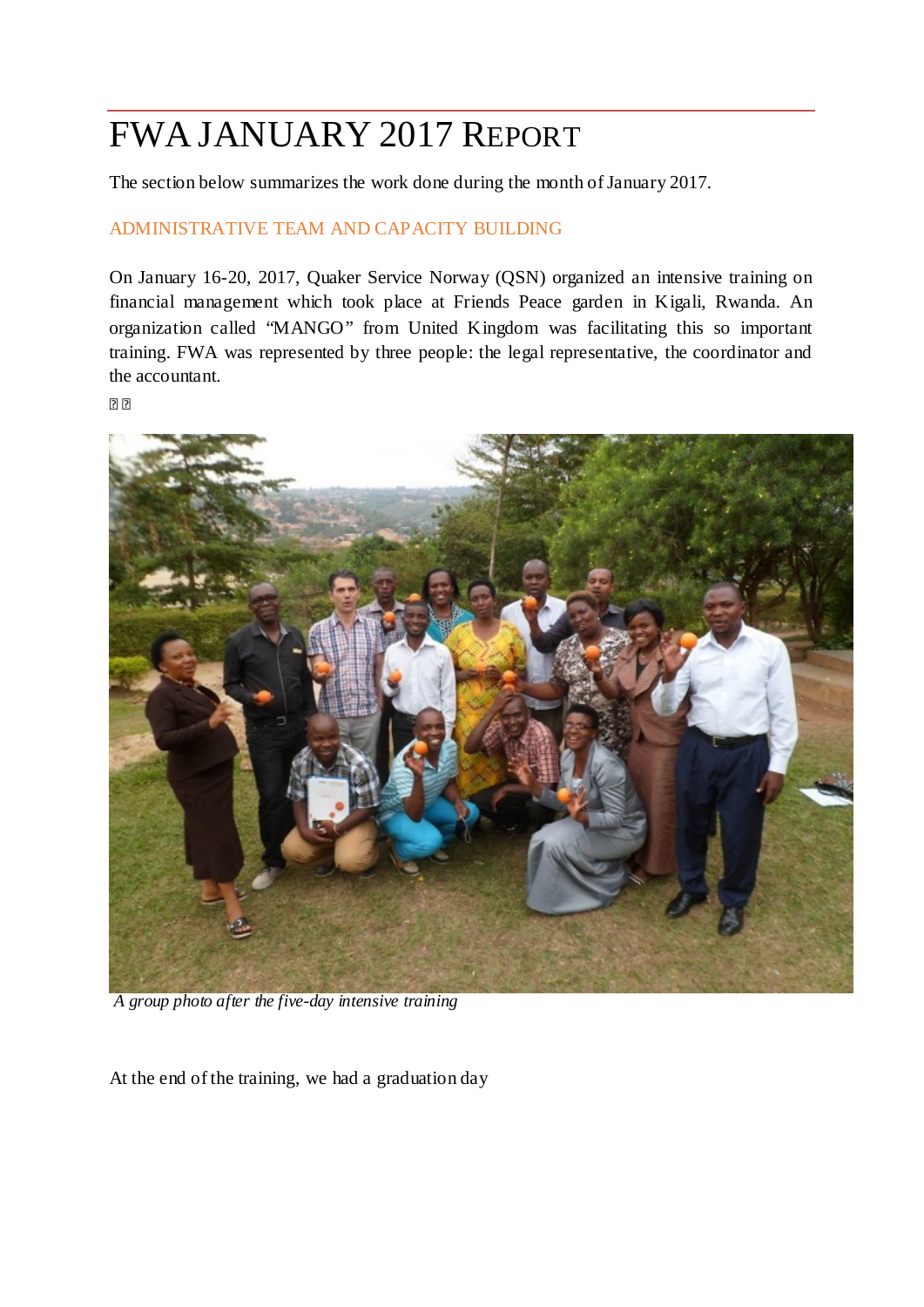

*FWA legal representative with the facilitator*



*FWA coordinator with the facilitator*



*FWA accountant with the faciliatator*

## **GUESTS**

On January 26<sup>th</sup>, 2017, our new AGLI coordinator here in Africa, Reverend BUCURA David visited FWA and had an opportunity to meet with both FWA staff and some members of the executive committee.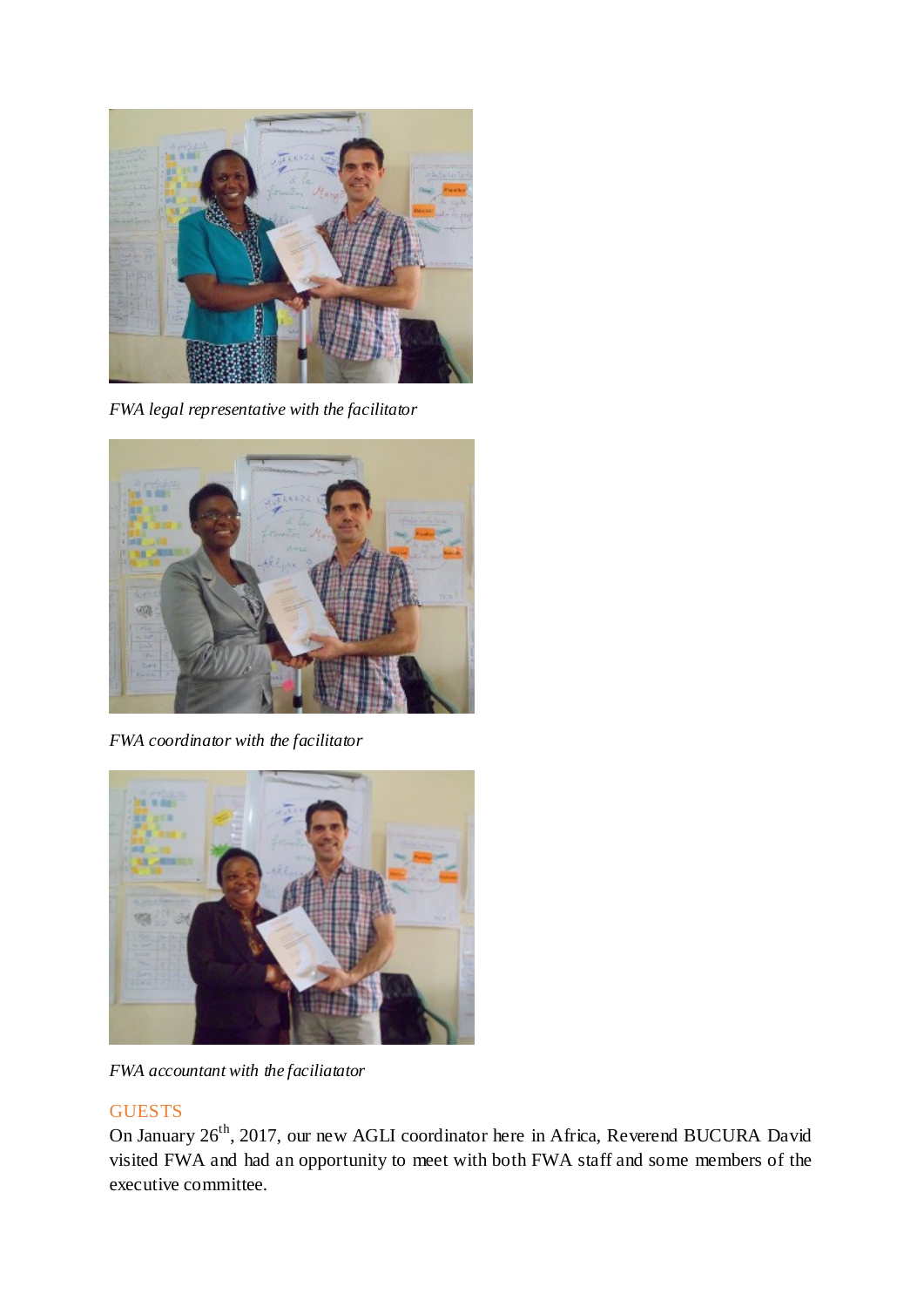

On January 31<sup>st</sup>, 2017, Orphans'Aid visited FWA. The purpose was to evaluate FWA capacity so that we can work together on a new program supported by the Burundian Alliance Against HIV/AIDS. This new program is about fighting against sexual violence.

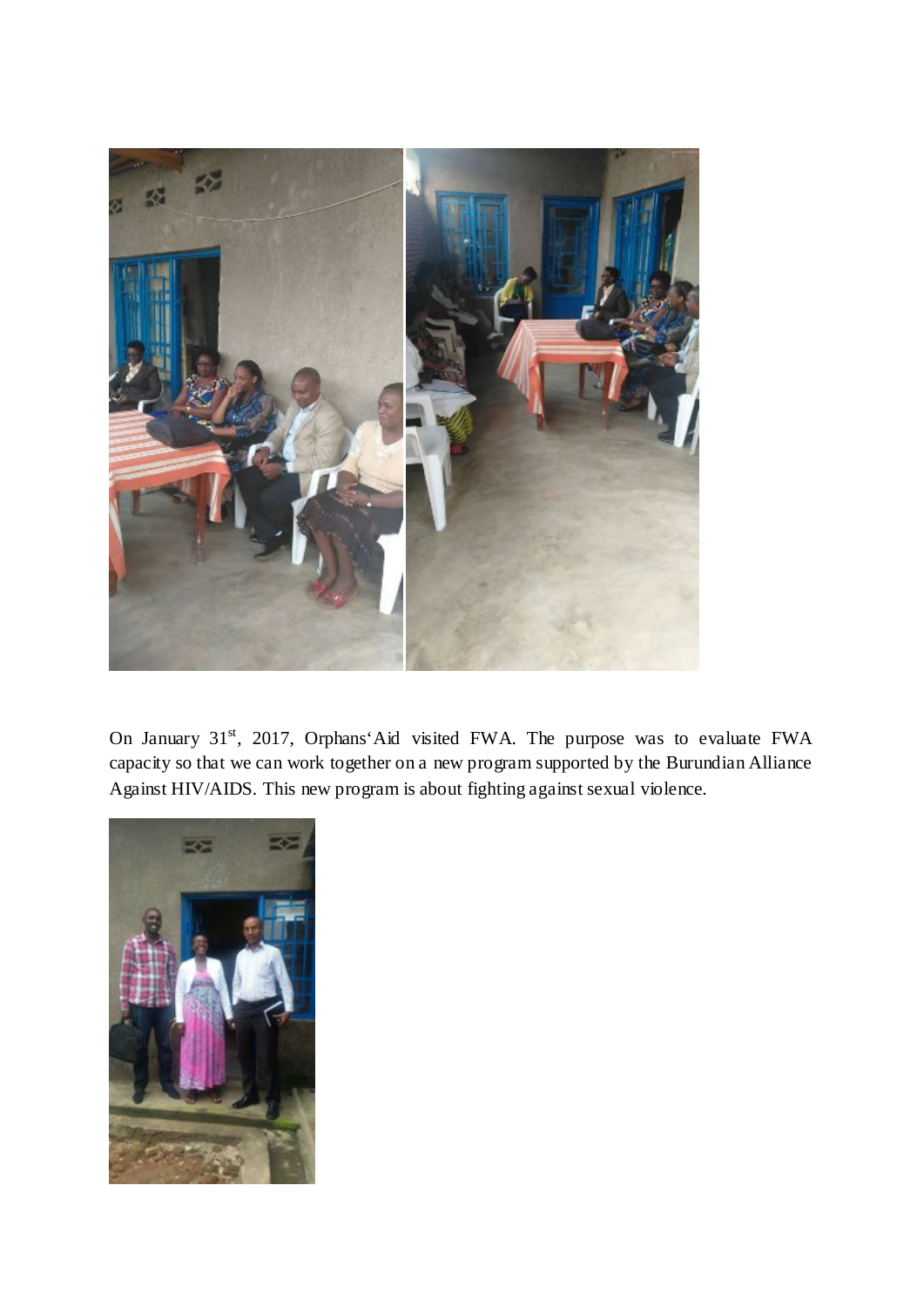#### *From left to right, NDAYIZEYE Adélin (Orphans' Aid projects manager and data collection), NTAHUBA Parfaite (FWA coordinator) and RUCINTANGO Gilbert (Orphans' Aid vice program coordinator)*

## ACTIVITIES

During the month of January 2017, the activities done were about READY, RSS, AGBV, Art Therapy and CHIVPP projects.

## **READY**

As part of the READY project, different services were offered in the following logic:

13 teenagers from the target group, including 4 female and 9 male, underwent voluntary testing and received information about HIV/AIDS through pre and post-test counseling. We had four young female people from the target group (age between 10 and 19 years) for family planning and related information.

## **Rape Survivors' Support (RSS)**

The pilot self-help group is still meeting at FWA every Friday at 3:00PM. They have now around BIF1,000,000 as their capital.



During this same month, FWA has started to prepare the coming RSS phase where we will have to conduct trauma healing workshops for both GBV perpetrators and victims. At first, we will separate the two groups and then after we will mix them.

اذااذااذااذااذا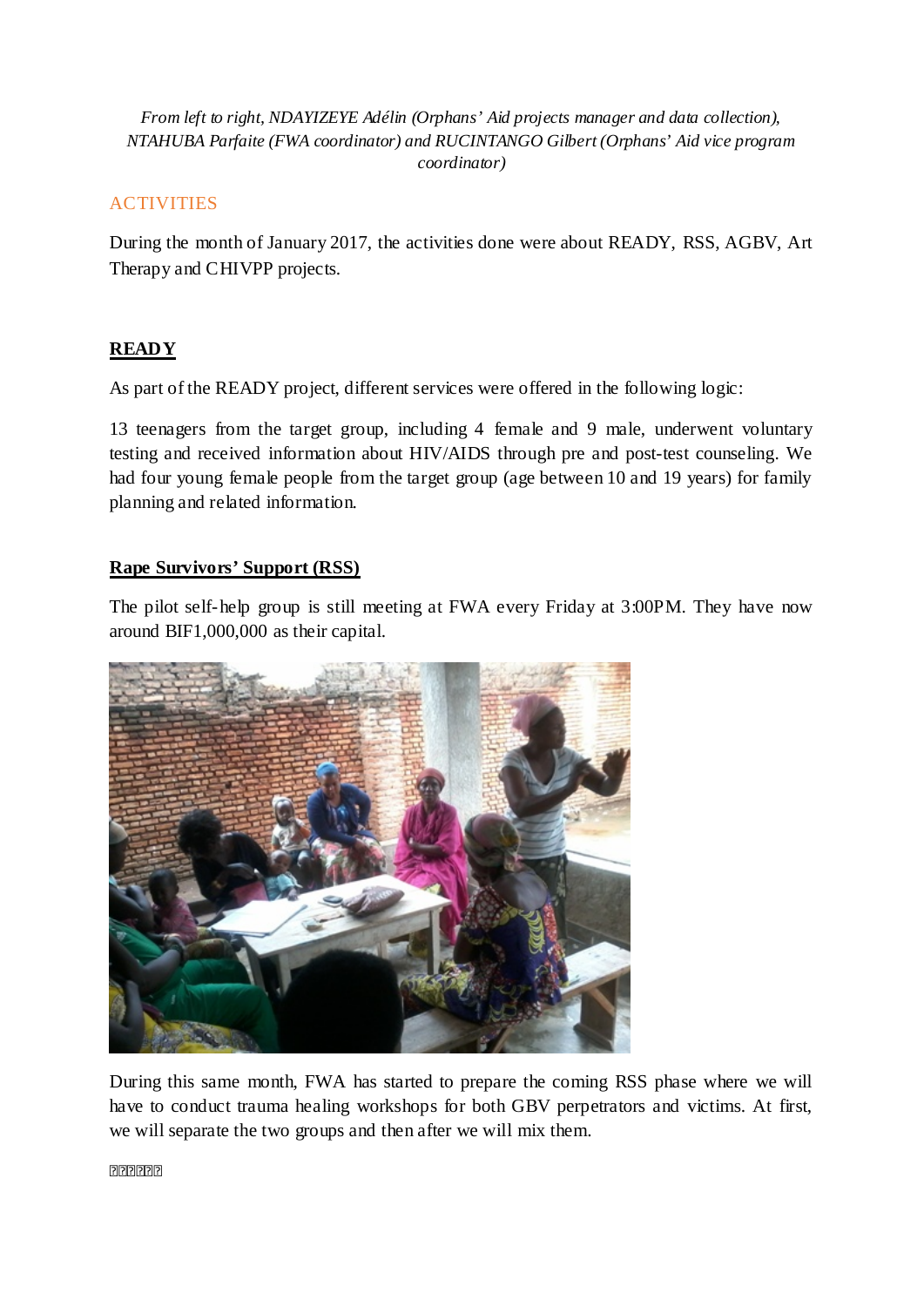#### **Action on Gender-Based Violence (AGBV)**

The 2016 final report was produced (See attached)

## **Caring for HIV Positive People (CHIVPP)**

During this month of January 2017, one sharing session, medical follow up and home visits were done for our HIV positive people.



222

## **Art Therapy**

This month of January 2017, the art therapy new program has continued. While sharing about their own stories, these women are doing some kind of Burundian arts. This month, they have made pearls and bracelets. Their products will be sold at a low price so that they can support themselves economically.

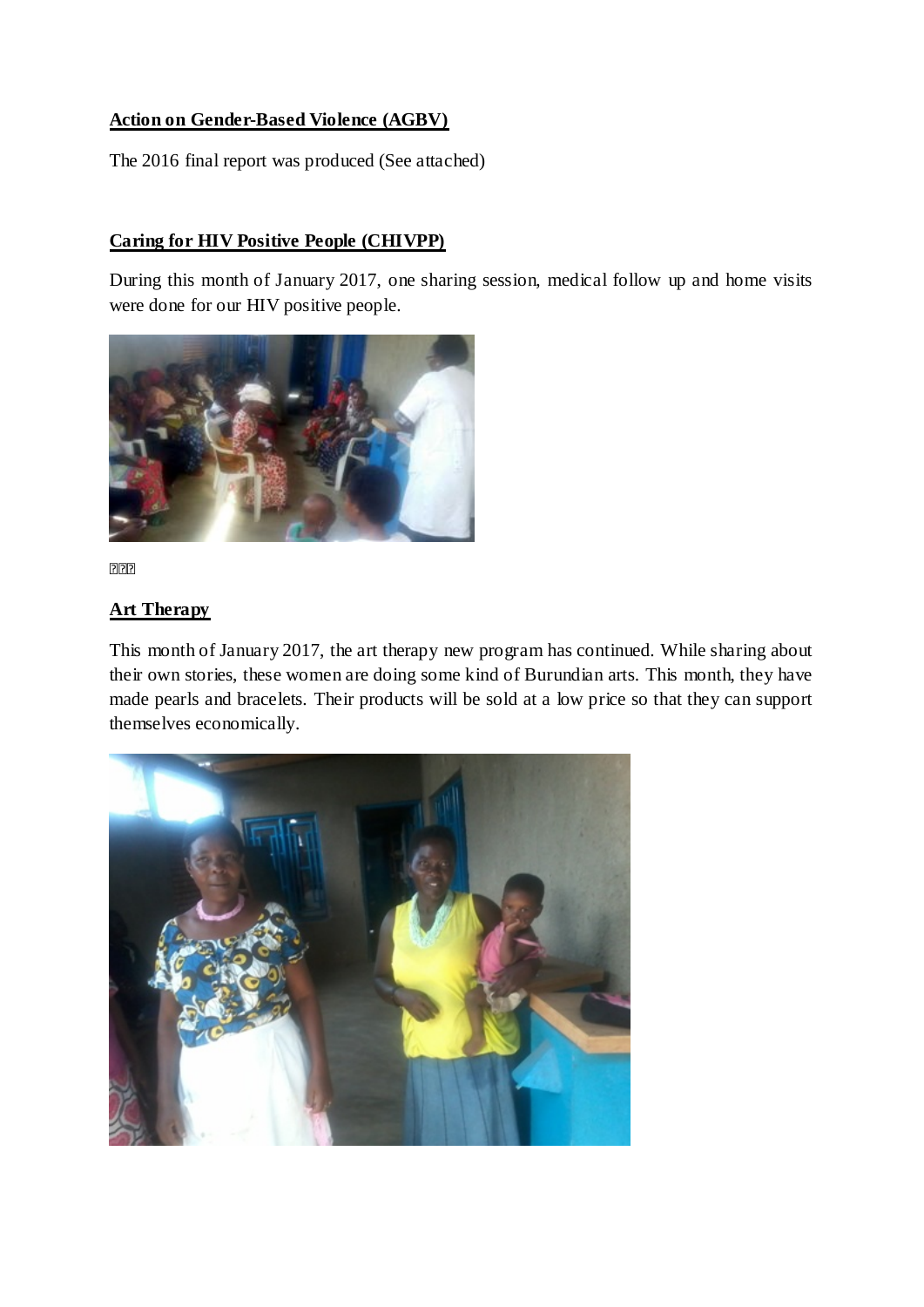

#### MEDICAL TEAM

#### **CONSULTATIONS**

18 cases were consulted by our doctor. The nurse received 181 patients including 97 adults and 84 children.

#### LABORATORY

In the month of January 2017, apart from voluntary testing, there were a total of 181 tests.

| <b>Test</b> | <b>Test</b><br>completed |    | Positive   Negative |
|-------------|--------------------------|----|---------------------|
| G.E.        | 89                       | 12 |                     |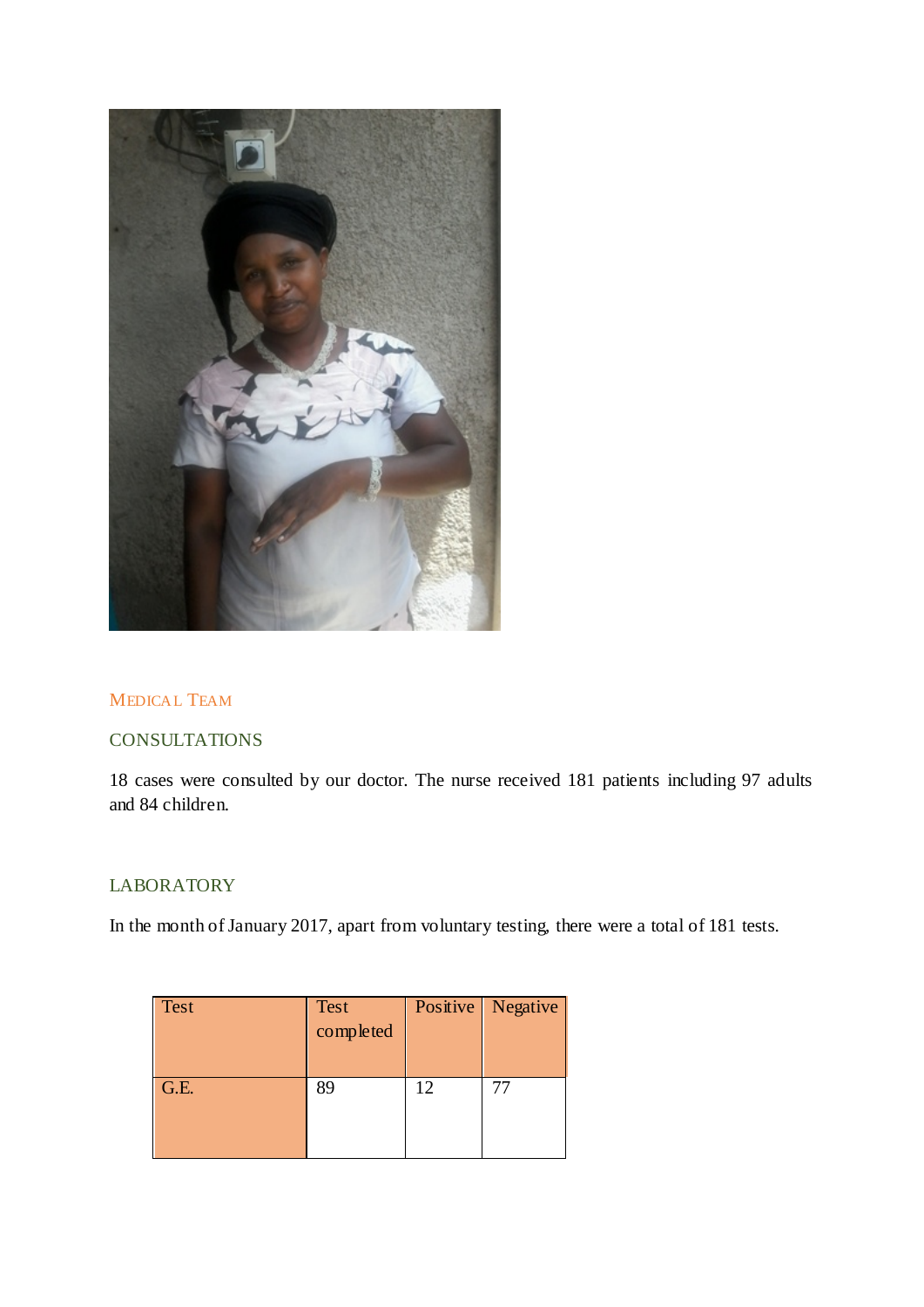| <b>Selles</b>                 | 27               | 27               | $\boldsymbol{0}$ |
|-------------------------------|------------------|------------------|------------------|
|                               |                  |                  |                  |
| <b>ECBU</b>                   | $\boldsymbol{0}$ | $\boldsymbol{0}$ | $\boldsymbol{0}$ |
| Pregnancy                     | 18               | 6                | 12               |
| Sero-widal<br>(Typhoid fever) | 35               | 35               | $\overline{0}$   |
| Glycémie                      | 8                | $\overline{2}$   | 6                |
| Complete Blood<br>Count (CBC) | $\overline{4}$   |                  |                  |
| <b>Total Tests: 181</b>       |                  |                  |                  |

#### FAMILY PLANNING

162 women received contraceptives from FWA's nurse. 142 received the contraceptive injection, 15 were given pills and five received male condoms.

#### PRE-NATAL CONSULTATION

Three women came for the pre-natal consultation.

#### ARV SITE

At the end of January 2017, we had 107 patients under retro drugs followed at NTASEKA clinic, including 90 women and 17 men. We had also other 86 people under cotrimoxazole only. This means that we have a total of 191 people infected with HIV followed at NTASEKA clinic.